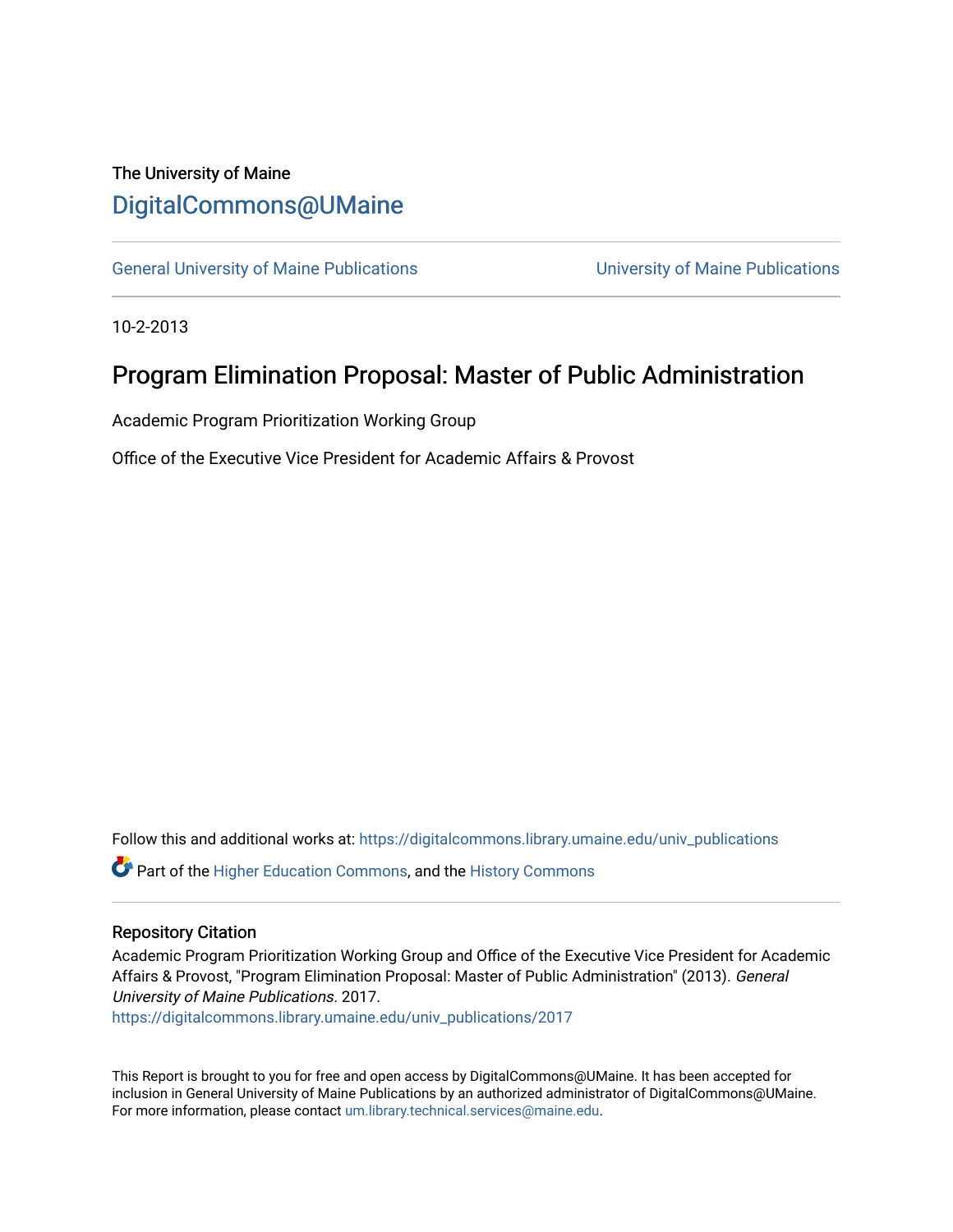#### **Program Elimination Proposal: Master of Public Administration**

The Master of Public Administration (MPA) program was suspended by the Chancellor of the University of Maine System on March 2, 2011. The suspension was based on a recommendation by the Academic Program Prioritization Working Group (APPWG) and a decision by the President of the University of Maine.

The MPA program was housed in the Department of Public Administration. Following the suspension, no new students were admitted into the program. A plan was put in place to teach out required Public Administration classes and allow students who at the time were in the program to finish it, assuming normal progress and satisfactory academic performance. All classes that existing students needed to graduate were offered by the end of summer 2012. Students received extensive advising about program requirements and the possibility that the program might eventually be closed.

The Department of Public Administration was closed in June 2012, following the retirement (effective or pending) and reassignment of the faculty. Of the four full-time regular faculty members, three (Associate Professor Edward Laverty, Professor Kenneth Nichols, and Professor Thomas Taylor) retired or are about to retire, and the fourth (Associate Professor Carolyn Ball) was transferred to a similar appointment at the University of Southern Maine.

As existing students graduate, and no classes in Public Administration are offered any longer, the next logical step is to eliminate this program, which is the purpose of this proposal. Concurrently, a similar proposal is being submitted to eliminate the undergraduate program offered by the Department of Public Administration, the Bachelor of Science in Public Management.

**Program Quality.** The decision to suspend the program and later to close the department was not based on program quality but reflected the consistently low enrollment over the preceding years. When in 2010 the College of Business, Public Policy and Health was directed to identify and implement budget cuts of approximately 20%, a strategic decision was made to identify and preserve programs that contributed most to the teaching, research, and service mission of the University, and eliminate others with smaller contributions. This program for which demand was low (please see section on Public Demand below) was identified as one with a relatively low contribution.

**Centrality to the Mission of the University.** While the MPA program was consistent with the mission of the University, its role can be reasonably accomplished through alternative graduate programs in Business Administration and Economics, which together have substantially higher enrollment. That is why the program cannot be considered central to the mission.

**Cost of Instruction**. The Department's budget was \$524,000 which provided for instruction of the Bachelor of Arts in Public Management and the Master of Public Administration programs. This cost was deemed too high relative to the number of students in these programs.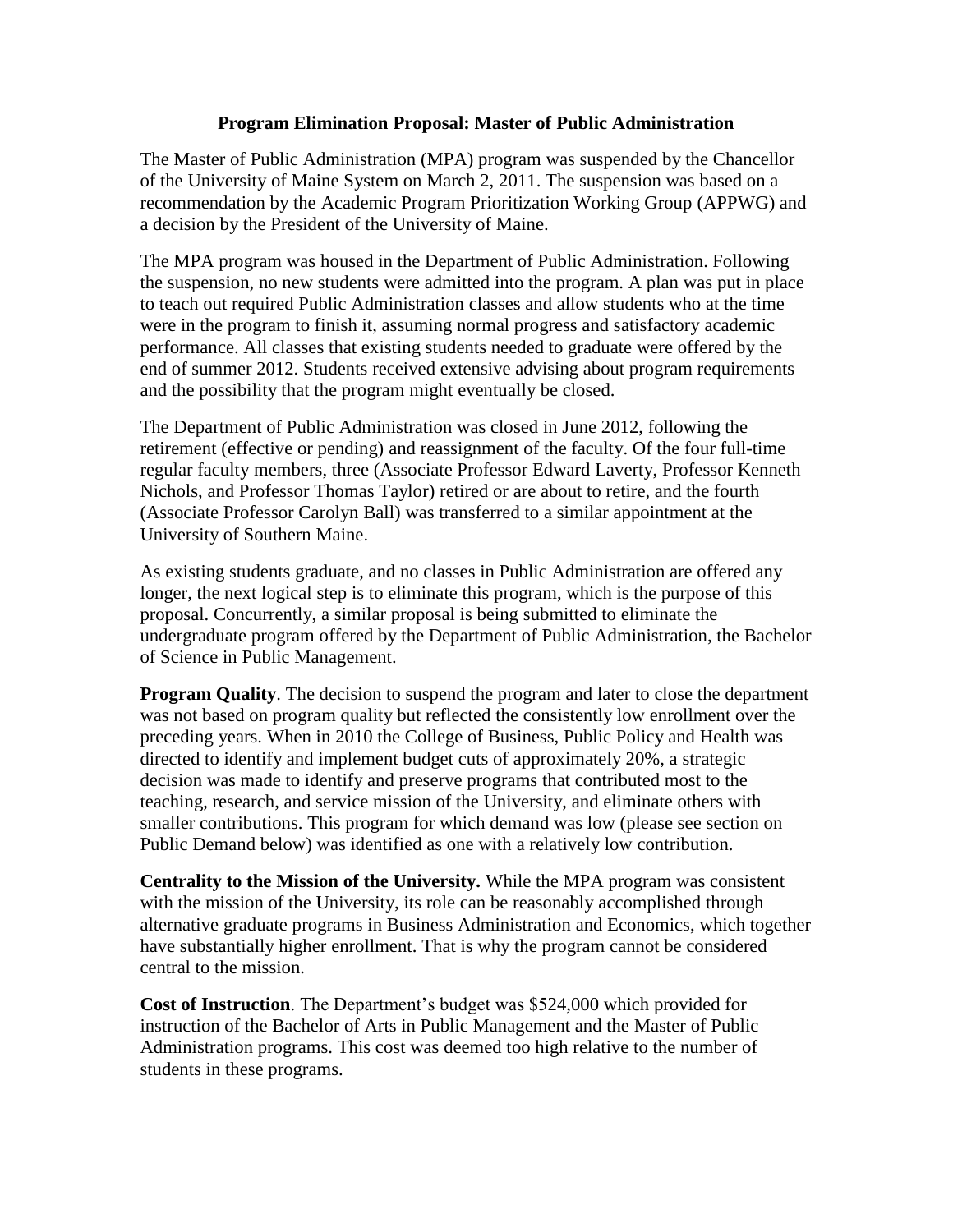**Cost of Research**. The extramural funding generated by faculty in the Department of Public Administration (\$20,824 total over the five year period 2006-2010) was not sufficient to offset the negative impact of low enrollment.

**Cost of Public Service**. There is no question that the Department has provided valuable public service. At the same time, the budget reality coupled with low enrollment forces the University to focus its public service contributions elsewhere. Furthermore, similar public service is provided by another unit of the University of Maine System, USM's Muskie School.

**Public Demand.** The major reason to suspend the programs in Public Administration and Public Management and target them for elimination was the very low enrollment in the latter: for the period 2001-2009, the average size of the incoming class in the undergraduate program was only 4.2 students. The MPA program had a higher enrollment, 10.1 students on the average over the same period, but the sum of the two was deemed insufficient to keep the Department operating. The University of Maine has partnered with the University of Southern Maine, specifically by transferring Associate Professor Carolyn Ball to USM, to continue providing instruction in this area to students in the state. There is hardly sufficient demand for two such graduate programs in Public Administration in the state.

#### **Other Costs and Benefits**. N.A.

**Total Net Cost Savings of Program Elimination.** These are estimated for the joint elimination of the Bachelor of Arts in Public Management and the Master of Public Administration degrees, as neither alone was sufficient to maintain the Department of Public Administration.

Total cost of instruction:

\$524,000

Total estimated tuition revenue:

4.2 UG students \* (\$10,200 in-state annual tuition+fees\*89% + \$14,800 NEBHE tuition+fees $*11\%$ ) -- 30% financial aid discount= \$31,419

10.1 MPA students \* (\$8,632 in-state annual tuition+fees\*96% + \$23,770 out of state tuition+fees\* 4%) -- 30% financial aid discount =  $$65,738$ 

Total: \$31,419+\$65,738=\$97,157

Net savings:

\$524,000--\$97,157= \$426,843

Assumptions:

• The cost of instruction is the budget of the Department of Public Administration prior to the start of the APPWG process in Fall 2009.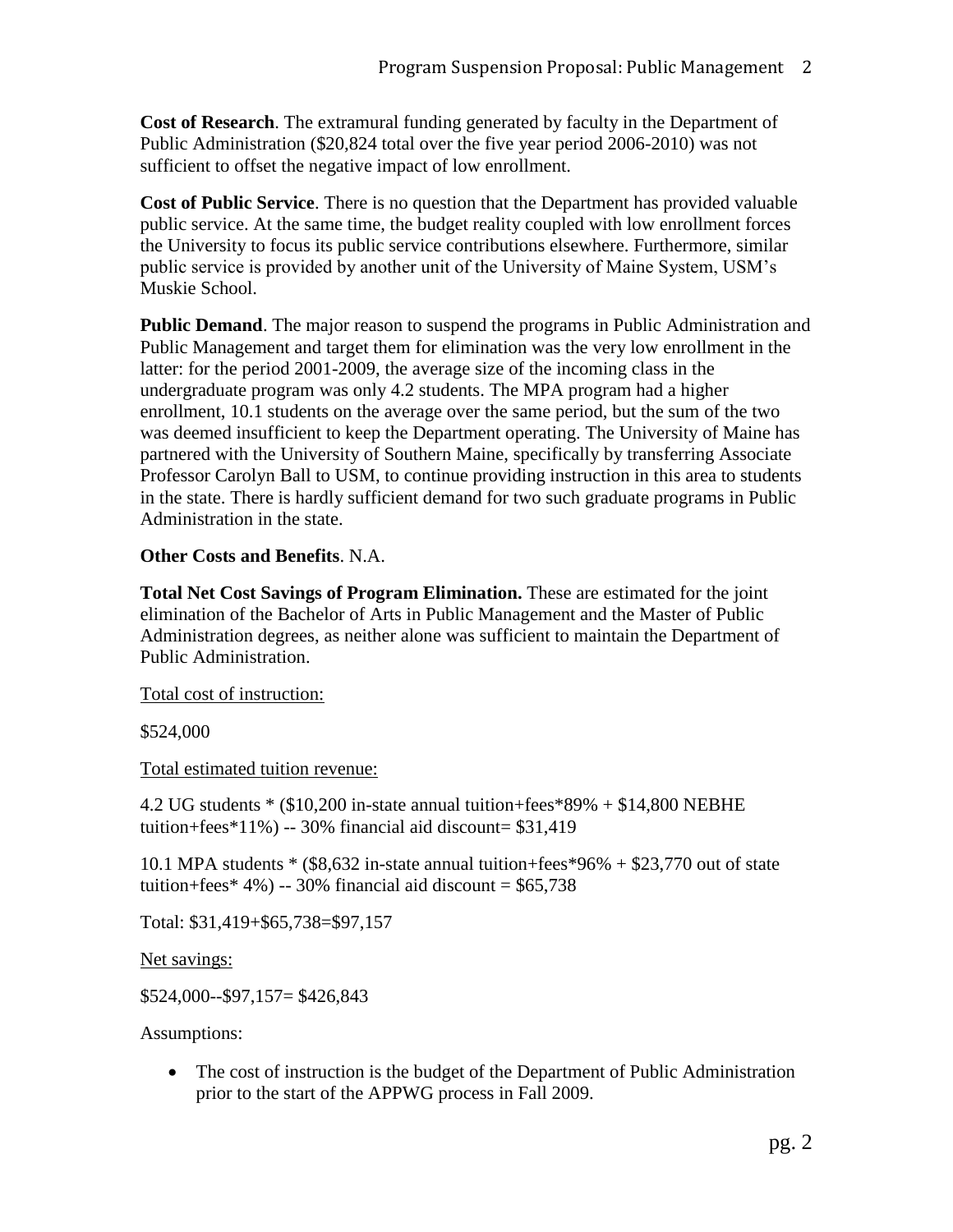- Revenue is generated by students who come to the University of Maine specifically to study Public Management or Public Administration and would not consider a substitute major.
- The numbers for students are averages of the incoming class in Public Management or Public Administration, respectively, for the period 2001-2009.
- The proportion of out-of-state and NEBHE students are the historical averages for the period 2001-2009.
- These students take full load of classes (30 UG credits or 18 graduate credits a year).
- Tuition and fees are for 2012-13.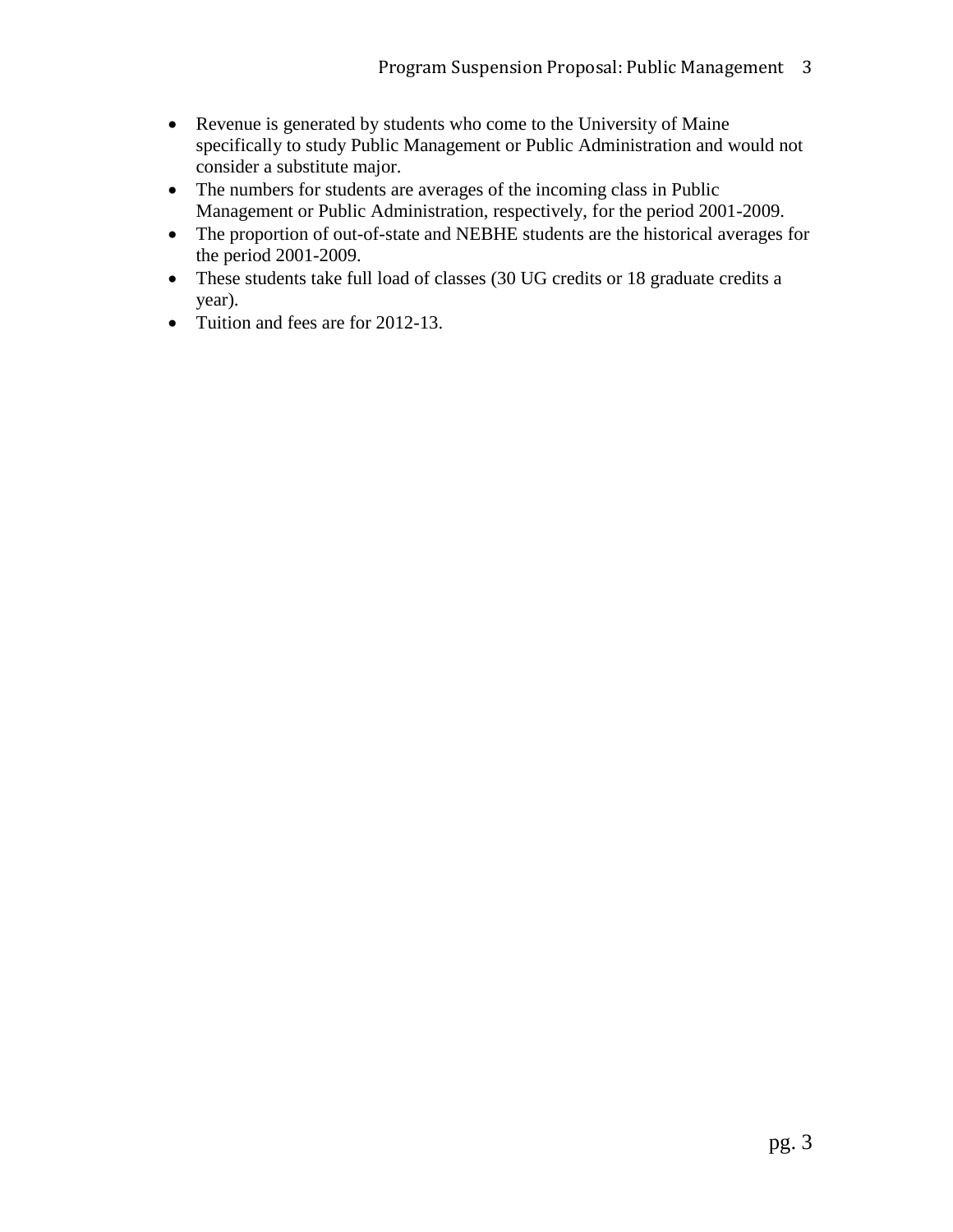## **Appendix A. A five-year summary of program enrollments**

(number of majors and number of graduates)

|         | <b>MPA Enrolled</b><br>Students |    | <b>MPA Degrees</b><br>Conferred |
|---------|---------------------------------|----|---------------------------------|
| 2012/13 |                                 | 2  | 6*                              |
| 2011/12 |                                 | 23 | 18                              |
| 2010/11 |                                 | 33 | q                               |
| 2009/10 |                                 | 35 | 11                              |
| 2008/09 |                                 | 39 | 12                              |

\* August and December 2012 graduations.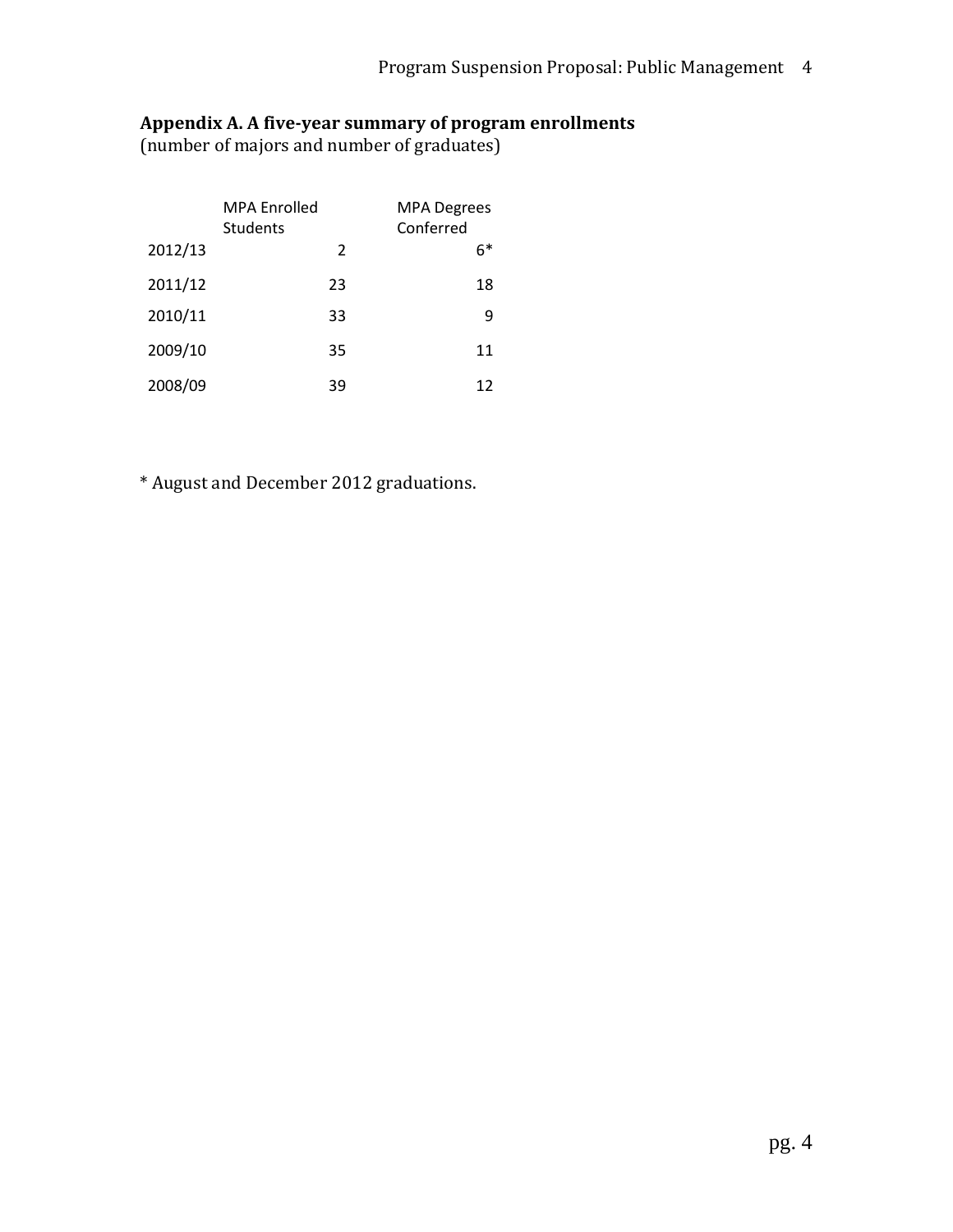# **Appendix B. A five-year summary of course section enrollments**

| <b>PAA 505</b> |             |                |                |
|----------------|-------------|----------------|----------------|
|                | Su09 (0930) | 11             | <b>Nichols</b> |
|                | Su11 (1130) | 12             | <b>Nichols</b> |
|                | Sp12 (1220) | 1              | <b>Nichols</b> |
| <b>PAA 516</b> |             |                |                |
|                | F08 (0910)  | 11             | <b>Nichols</b> |
|                | F09 (1010)  | 19             | <b>Nichols</b> |
|                | F10 (1110)  | 11             | Nichols        |
|                | F11 (1210)  | 21             | <b>Nichols</b> |
| <b>PAA 520</b> |             |                |                |
|                | Sp10 (1020) | 9              | Laverty        |
|                | Su11 (1130) | 6              | Laverty        |
| <b>PAA 540</b> |             |                |                |
|                | Sp09 (0920) | 11             | Crooker        |
|                | F09 (1010)  | $\overline{7}$ | Ferenc         |
|                | Sp10 (1020) | 12             | Crooker        |
|                | Sp11 (1120) | $\overline{7}$ | Crooker        |
|                | Sp12 (1220) | 14             | Crooker        |
| <b>PAA 550</b> |             |                |                |
|                | F08 (0910)  | 10             | Ball           |
|                | Sp09 (0920) | 7              | Ball           |
|                | F09 (1010)  | 19             | Ball           |
|                | F10 (1110)  | 10             | Ball           |
|                | F11 (1210)  | 12             | Ball           |
| <b>PAA 560</b> | Not offered |                |                |
| <b>PAA 580</b> |             |                |                |
|                | F08 (0910)  | 4              | Fisk           |
|                | Sp10 (1020) | 6              | Taylor         |
|                | Sp11 (1120) | 5              | Fisk           |
|                | Sp12 (1220) | 3              | Taylor         |
| <b>PAA 600</b> |             |                |                |
|                | F08 (0910)  | 19             | Laverty        |
|                | F09 (0910)  | 15             | Laverty        |
|                | F10 (1110)  | 17             | Laverty        |
|                | F11 (1210)  | 3              | Laverty        |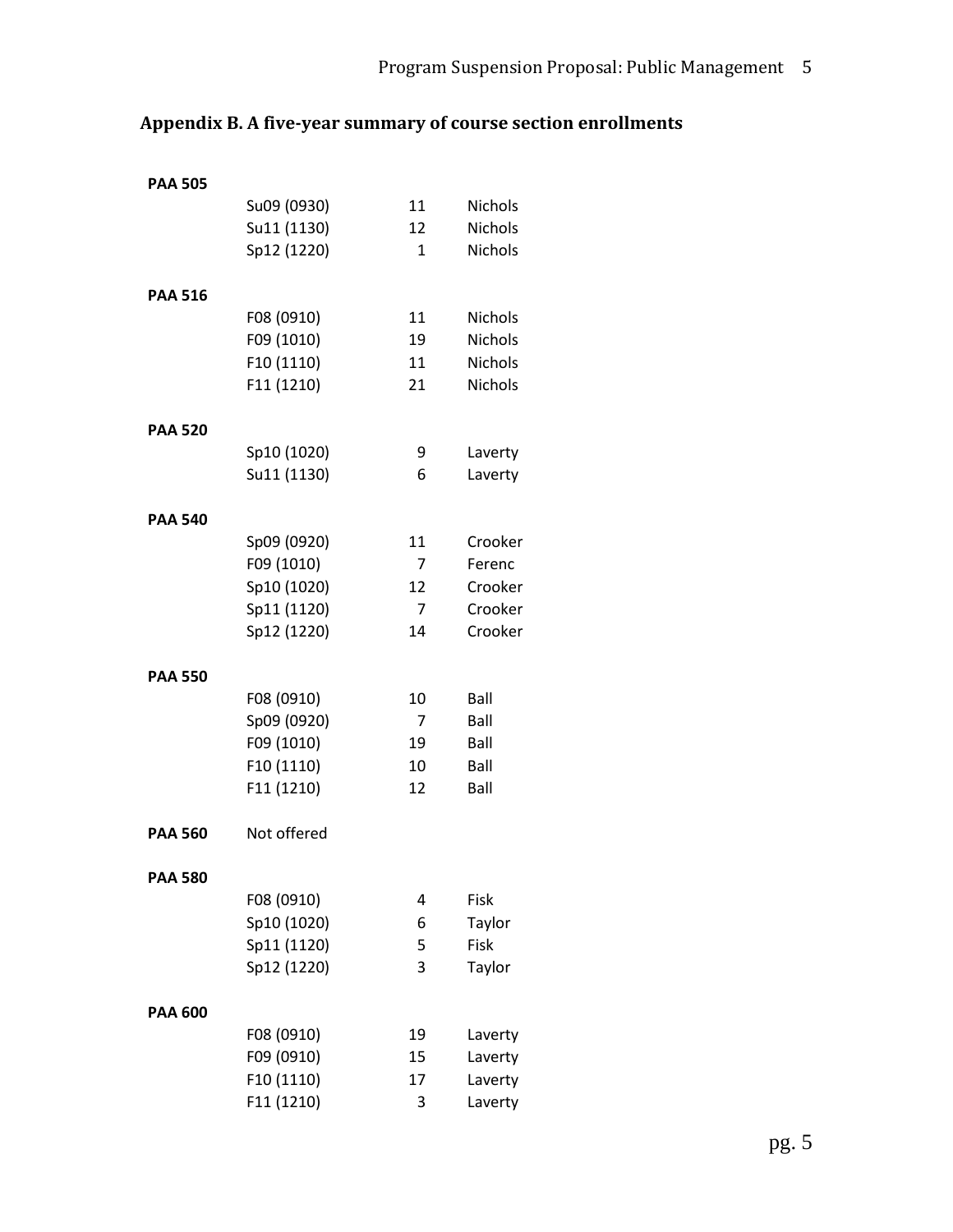| <b>PAA 605</b> |             |                |                |
|----------------|-------------|----------------|----------------|
|                | F08 (0910)  | 9              | Taylor         |
|                | Sp09 (0920) | $\overline{7}$ | Taylor         |
|                | F10 (1110)  | 4              | Taylor         |
|                | Sp11 (1120) | 8              | Taylor         |
|                |             |                |                |
| <b>PAA 620</b> |             |                |                |
|                | Sp09 (0920) | 8              | <b>Nichols</b> |
|                | F10 (1110)  | 12             | <b>Nichols</b> |
|                |             |                |                |
| <b>PAA 625</b> |             |                |                |
|                | F09 (1010)  | 8              | Ball           |
|                | F11 (1210)  | 6              | Ball           |
|                |             |                |                |
| <b>PAA 627</b> |             |                |                |
|                | Sp09 (0920) | 14             | Laverty        |
|                | Sp10 (1020) | 6              | Laverty        |
|                | Sp11 (1120) | 19             | Laverty        |
|                | Sp12 (1220) | 7              | Laverty        |
|                |             |                |                |
| <b>PAA 630</b> |             |                |                |
|                | Sp09 (0920) | 13             | Ball           |
|                | Sp10 (1020) | 27             | <b>Nichols</b> |
|                | Sp11 (1120) | 18             | Ball           |
|                |             |                |                |
| <b>PAA 640</b> | Not Offered |                |                |
|                |             |                |                |
| <b>PAA 645</b> |             |                |                |
|                | F08 (0910)  | 10             | Wypyski        |
|                | F10 (1110)  | 10             | Wypyski        |
|                |             |                |                |
| <b>PAA 655</b> |             |                |                |
|                | F09 (1010)  | 9              | Madson         |
|                | Su12 (1230) | 3              | Madson         |
|                |             |                |                |
| <b>PAA 683</b> |             |                |                |
|                | Sp09 (0920) | 8              | <b>Nichols</b> |
|                | Sp10 (1020) | 10             | <b>Nichols</b> |
|                | Sp11 (1120) | 13             | Ball           |
|                | Sp12 (1220) | 17             | <b>Nichols</b> |
|                |             |                |                |
| <b>PAA 685</b> | Not Offered |                |                |
|                |             |                |                |

**PAA 691**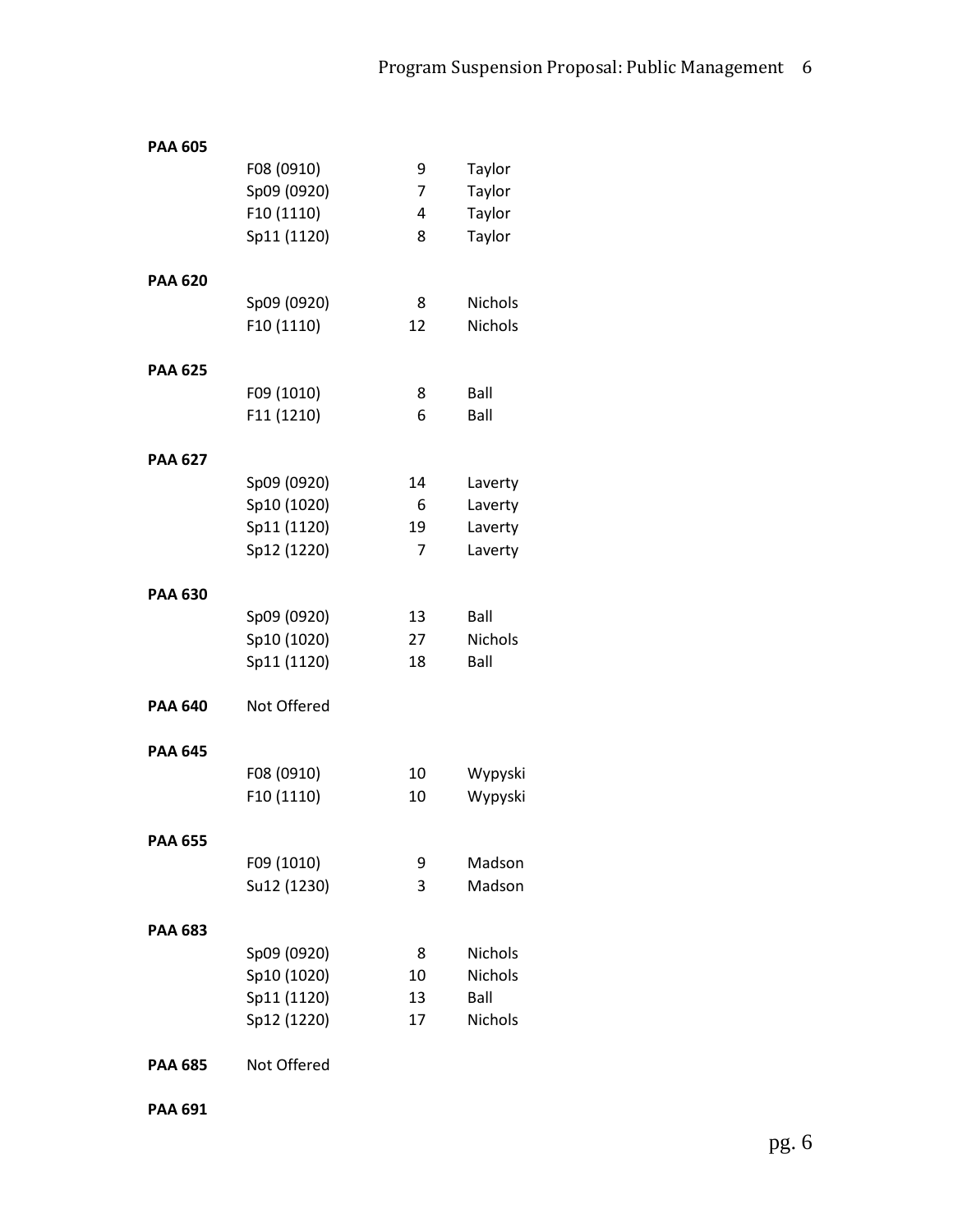#### Program Suspension Proposal: Public Management 7

|                | F08 (0910)  | 9 | <b>Nichols</b>     |
|----------------|-------------|---|--------------------|
|                | Sp09 (0920) | 6 | Morrison           |
|                | Su10 (1030) | 7 | Madson/Ball        |
|                | Sp11 (1120) | 7 | Leach              |
|                | Su11 (1130) | 5 | Ball               |
|                | Su12 (1230) | 3 | <b>Nichols</b>     |
| <b>PAA 696</b> |             |   |                    |
|                | F08 (0910)  | 3 | Ball/Taylor        |
|                | Sp09 (0920) | 1 | Ball/Taylor        |
|                | F09 (1010)  | 1 | Ball/Taylor        |
|                | Sp10 (1020) | 1 | Taylor             |
|                | Su10 (1030) | 2 | Ball               |
|                | F10 (1110)  | 1 | Ball/Taylor        |
|                | Sp11 (1120) | 2 | Ball               |
|                | Su11 (1130) | 2 | Ball               |
|                | F11 (1210)  | 1 | <b>Ball/Taylor</b> |
|                | Sp12 (1220) | 1 | Taylor             |
|                | Su12 (1230) | 1 | Taylor             |
|                |             |   |                    |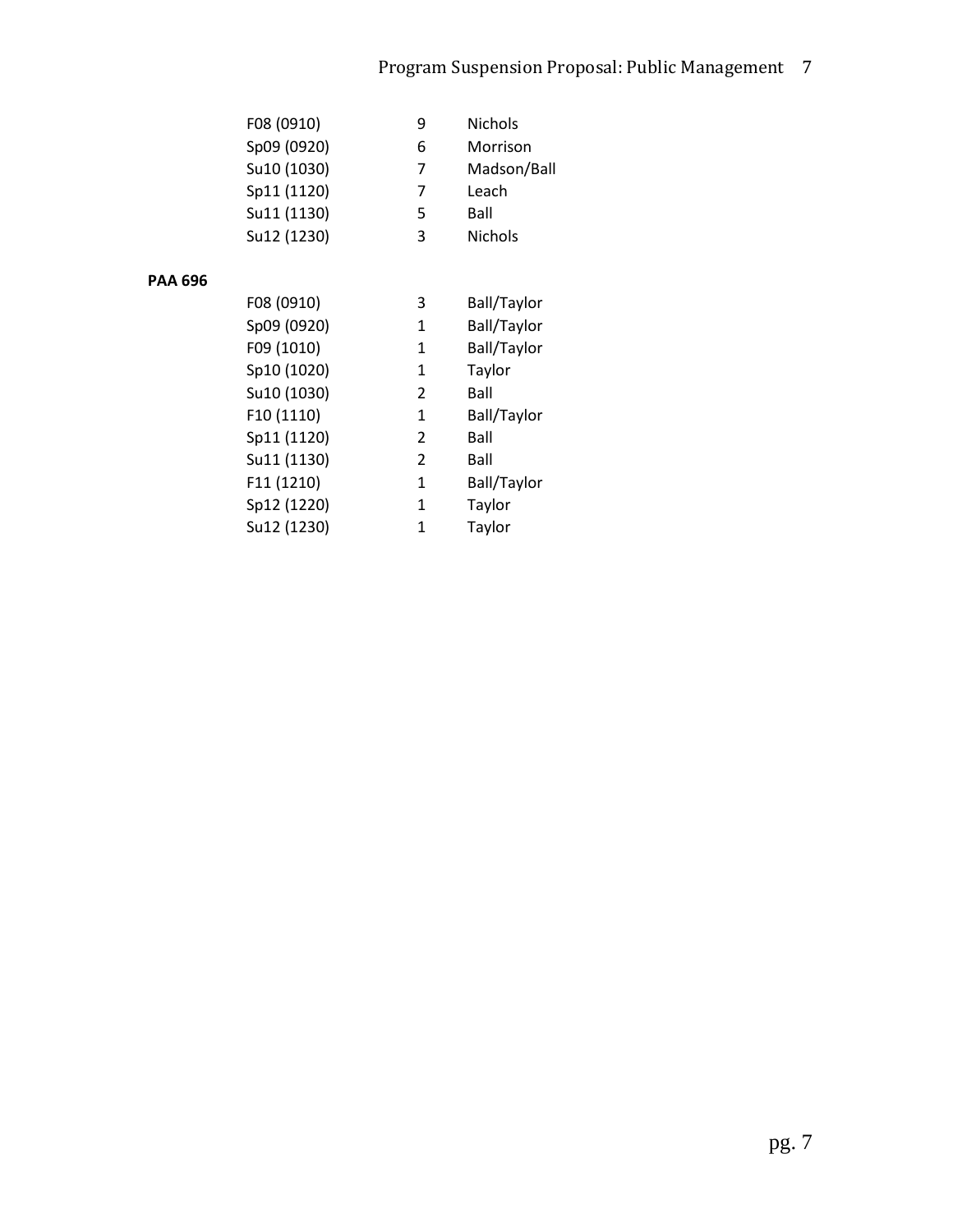### **Appendix C. A five-year summary of full-time faculty equivalents associated with the program\***

Full-Time Faculty Equivalents

| 2012/13 | 1.5 |
|---------|-----|
| 2011/12 | 3.4 |
| 2010/11 | 4.1 |
| 2009/10 | 4.8 |
| 2008/09 | 4.8 |

Data reflects FTE for the Department of Public Administration undergraduate and graduate programs together.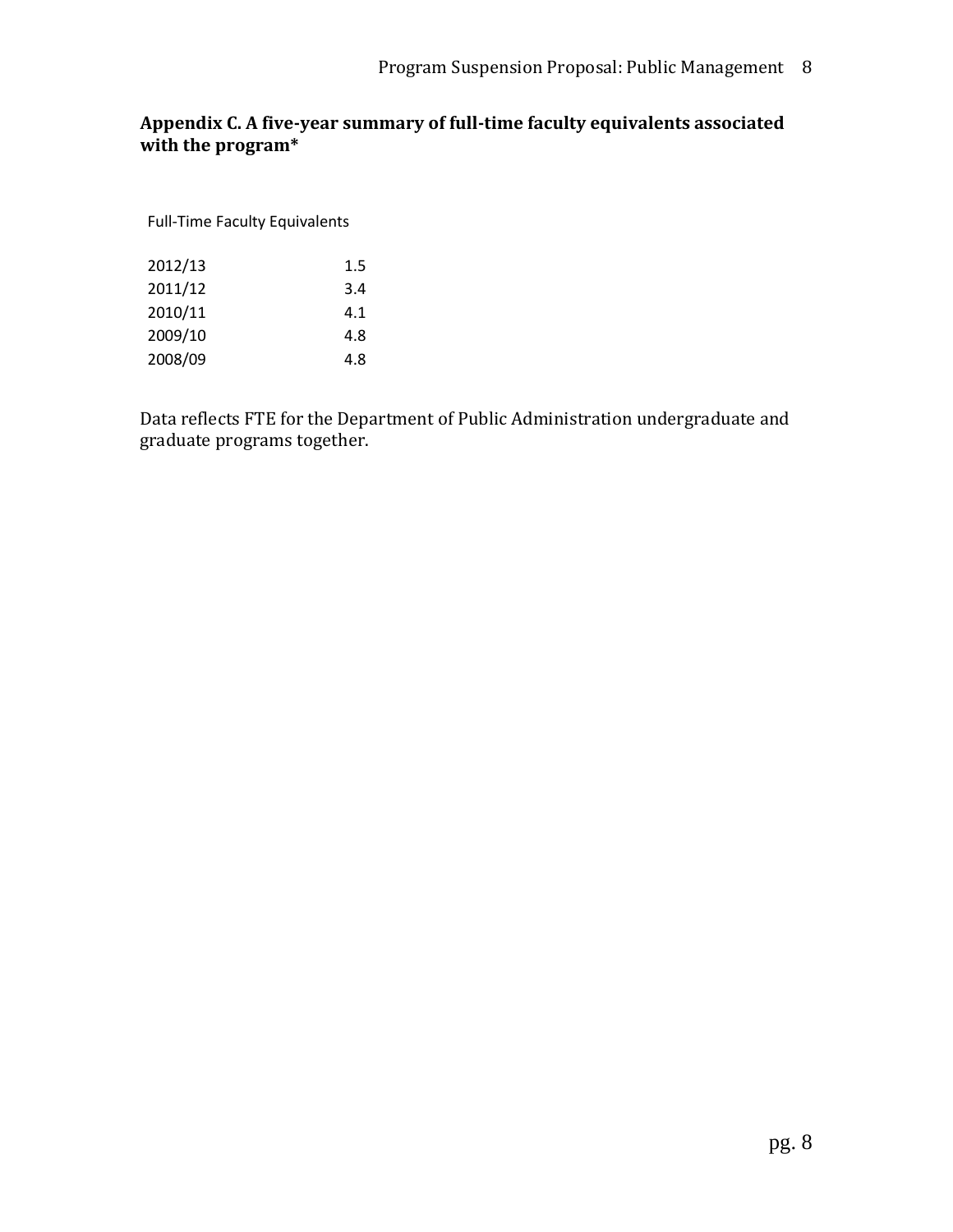# **Appendix D. A five-year summary of budgets.**

**FY13** 

| Revenu | 10                     |                  |           |       |                                           |                                                                             |              |        |              |              |          |                             |
|--------|------------------------|------------------|-----------|-------|-------------------------------------------|-----------------------------------------------------------------------------|--------------|--------|--------------|--------------|----------|-----------------------------|
|        | Period Business Deptid |                  |           |       | <b>Fur Account Description</b>            | Class Base Budget Current Budget Current Month Year to Date Project to Date |              |        |              |              |          | Encumbrance Budget Variance |
| 2013   | 8 UMS05                | 3302100          | $\bf{O}$  | 80000 | <b>Transfers From E&amp;G</b>             | 0.00                                                                        | $-288969.40$ | 0.00   | $-288969.40$ | $-288969.40$ | 0.00     | 0.00                        |
| 2013   | 8 UMS05                | 5302100 00 50013 |           |       | <b>Fac Sal Adjunct Fall</b>               | 0.00                                                                        | 0.00         | 0.00   | 0.00         | 0.00         | 0.00     | 0.00                        |
| 2013   | 8 UMS05                | 5302100 00 50100 |           |       | <b>AFUM Faculty Salaries Base</b>         | 0.00                                                                        | 190864.86    | 0.00   | 116401.91    | 116401.91    | 74462.95 | 0.00                        |
| 2013   | 8 UMS05                | 5302100 00 52009 |           |       | <b>Hourly Addtl Comp</b>                  | 0.00                                                                        | 0.00         | 0.00   | $-12,0.00$   | $-1230.00$   | 0.00     | 1250.00                     |
| 2013   | <b>8 UMS05</b>         | 3302100 00 54800 |           |       | <b>Employee Benefits Distribution</b>     | 0.00                                                                        | 98104.54     | 0.00   | 39830.38     | 59830.58     | 38273.96 | 0.00                        |
| 2013   | 8 UMS05                | 5302100 00 54810 |           |       | <b>Employee Ben Dist - Temp Empl</b>      | 0.00                                                                        | 0.00         | 0.00   | $-100.00$    | $-100.00$    | 0.00     | 100.00                      |
| 2013   | <b>8 UMS05</b>         | 5302100 00 60300 |           |       | <b>Memberships Dues &amp; Fees</b>        | 0.00                                                                        | 0.00         | 640.00 | 640.00       | 640.00       | 0.00     | $-640.00$                   |
| 2013   | 8 UMS05                | 5302100 00 60400 |           |       | Postage & Delivery Svc                    | 0.00                                                                        | 0.00         | 0.00   | 18.08        | 18.08        | 0.00     | $-18.08$                    |
| 2013   | 8 UMS05                | 3302100 00       |           | 64000 | <b>Telephone &amp; Telecommunications</b> | 0.00                                                                        | 0.00         | 25.00  | 604.39       | 604.39       | 0.00     | $-604.39$                   |
| 2013   | <b>8 UMS05</b>         | 5302100          | $\bf{oo}$ | 70000 | <b>Transfers To E&amp;G</b>               | 0.00<br>10                                                                  | 0.00         | 0.00   | 675.33       | 675.33       | 0.00     | $-675.33$                   |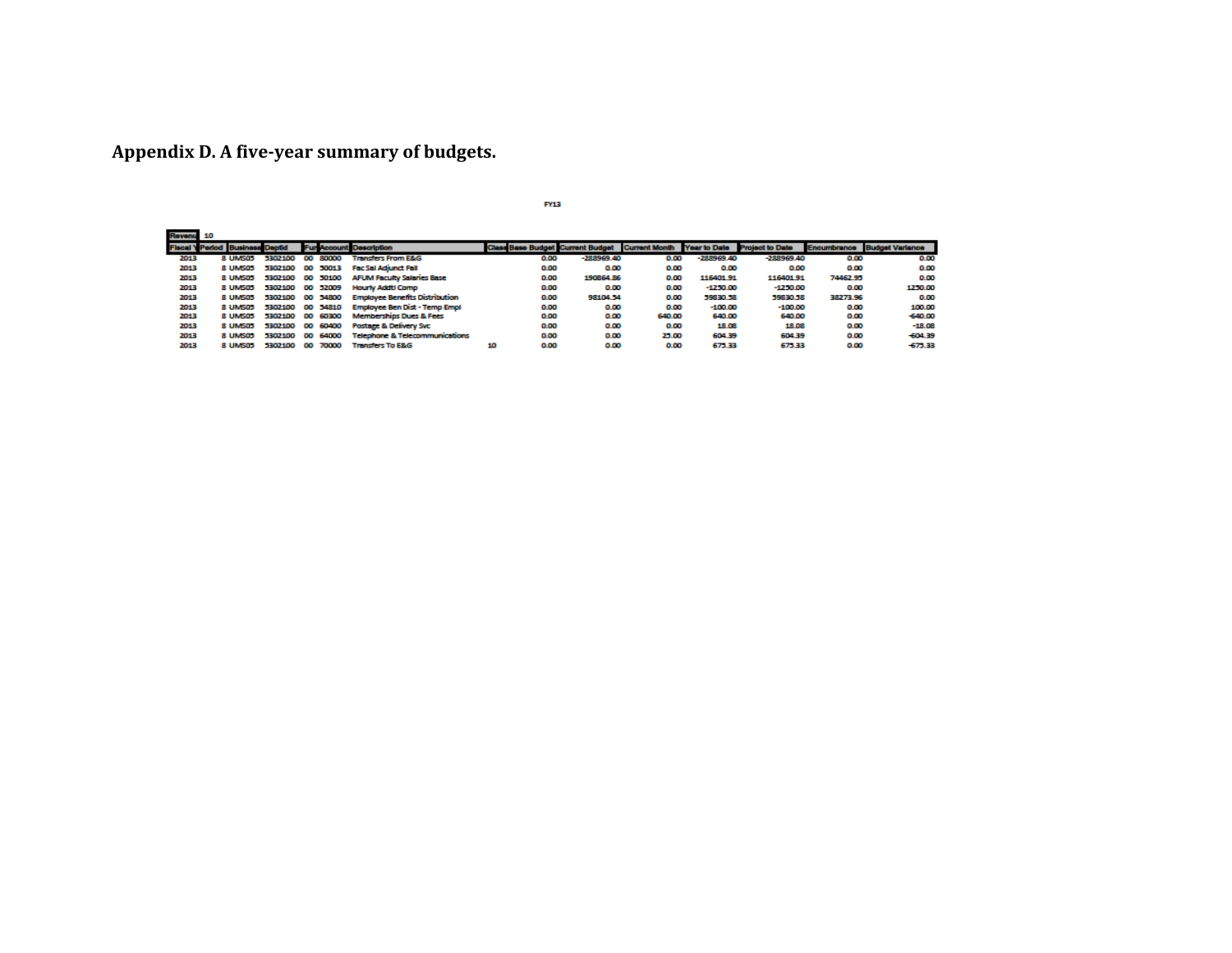| <b>FY12</b> |  |  |
|-------------|--|--|

| Roveni 23 |                                          |  |                                  |                                                               |                                                                                                     |             |             |             |             |      |             |
|-----------|------------------------------------------|--|----------------------------------|---------------------------------------------------------------|-----------------------------------------------------------------------------------------------------|-------------|-------------|-------------|-------------|------|-------------|
|           | Fiscal Period Busines Deptid Fun Account |  |                                  | <b>Description</b>                                            | ClasBase Budget Current Budge Current Month Year to Date Project to Date Encumbrance Budget Varianc |             |             |             |             |      |             |
| 2012      | 12 UMS05 5302100 00 TRAN IN              |  |                                  | <b>Transfers In</b>                                           | 0.00                                                                                                | $-11313.17$ | 0.00        | $-11313.17$ | $-11313.17$ | 0.00 | 0.00        |
| 2012      | 12 UMS05 5302100 00 REVENUE              |  |                                  | Revenue                                                       | 0.00                                                                                                | $-11313.17$ | 0.00        | $-11313.17$ | $-11313.17$ | 0.00 | 0.00        |
| 2012      | 12 UMS05 5302100 00 FAC SAL              |  |                                  | <b>Faculty Salaries</b>                                       | 339660.00                                                                                           | 337160.00   | 29846.85    | 339391.95   | 339391.95   | 0.00 | $-2231.95$  |
| 2012      | 12 UMS05 5302100 00 WAGES                |  |                                  | Wegges                                                        | 0.00                                                                                                | 2500.00     | 3750.00     | 3234.80     | 3234.80     | 0.00 | $-734.80$   |
| 2012      |                                          |  | 12 UMS05 5302100 00 SAL WAGES    | <b>Salaries &amp; Wages</b>                                   | 339660.00                                                                                           | 339660.00   | 33596.85    | 342626.75   | 342626.75   | 0.00 | $-2966.73$  |
| 2012      |                                          |  | 12 UMS05 5302100 00 EMP BENEFITS | <b>Employee Benefits</b>                                      | 165227.00                                                                                           | 164423.88   | 14133.54    | 164425.87   | 164425.87   | 0.00 | 0.01        |
| 2012      |                                          |  | 12 UMS05 5302100 00 COMPENSATION | Compensation                                                  | 504887.00                                                                                           | 504085.88   | 47730.39    | 307052.62   | 307052.62   | 0.00 | $-2966.74$  |
| 2012      |                                          |  |                                  | 12 UMS05 5302100 00 MEMBERSHIP DUEMemberships, Dues, and Fees | 1810.00                                                                                             | 3013.30     | 0.00        | 3013.30     | 3013.30     | 0.00 | 0.00        |
| 2012      | 12 UMS05 5302100 00 POSTAGE              |  |                                  | <b>Postage &amp; Shipping</b>                                 | 1544.00                                                                                             | 140.70      | 55.88       | 131.96      | 131.96      | 0.00 | 8.74        |
| 2012      |                                          |  | 12 UMS05 5302100 00 ADVERTISING  | <b>Advertising</b>                                            | 705.00                                                                                              | 0.00        | 0.00        | 0.00        | 0.00        | 0.00 | 0.00        |
| 2012      | 12 UMS05 5302100 00 PRINTING             |  |                                  | <b>Printing and Copying</b>                                   | 254.00                                                                                              | 0.00        | 0.00        | 0.00        | 0.00        | 0.00 | 0.00        |
| 2012      |                                          |  | 12 UMS05 5302100 00 RENT LEASE   | <b>Rental and Leasing</b>                                     | 2890.00                                                                                             | 0.00        | 0.00        | 0.00        | 0.00        | 0.00 | 0.00        |
| 2012      | 12 UMS05 5302100 00 SUPPLIES             |  |                                  | <b>Supplies &amp; Materials</b>                               | 1044.00                                                                                             | 8773.75     | 5111.86     | 6323.98     | 6323.98     | 0.00 | 2449.77     |
| 2012      | 12 UMS05 5302100 00 TRAVEL               |  |                                  | Travel                                                        | 5180.00                                                                                             | 1868.33     | 0.00        | 1868.33     | 1868.33     | 0.00 | 0.00        |
| 2012      |                                          |  | 12 UMS05 5302100 00 EQ LT 5K     | Equipment Unit Cost < \$3,000                                 | 0.00                                                                                                | 1208.00     | 26798.00    | 27016.00    | 27016.00    | 0.00 | $-25808.00$ |
| 2012      |                                          |  | 12 UMS05 5302100 00 EQUIP 5K+    | Equipment Unit Cost >= \$5000                                 | 0.00                                                                                                | 12033.15    | $-12904.00$ | -12904.00   | -12904.00   | 0.00 | 24959.15    |
| 2012      |                                          |  | 12 UMS05 5302100 00 TEL COMM     | <b>Telephone and Communication</b>                            | 4252.00                                                                                             | 3407.96     | $-160.81$   | 2832.57     | 2832.57     | 0.00 | 575.39      |
| 2012      |                                          |  | 12 UMS05 5302100 00 MAINT EQUIP  | <b>Maintenance of Equipment</b>                               | 1689.00                                                                                             | 303.98      | 41.64       | 197.62      | 197.62      | 0.00 | 106.36      |
| 2012      |                                          |  | 12 UMS05 5302100 00 MISC EXP     | Miscellaneous Expenses                                        | 0.00                                                                                                | 0.00        | 0.00        | 0.00        | 0.00        | 0.00 | 0.00        |
| 2012      |                                          |  | 12 UMS05 5302100 00 SUPPLY SVCS  | <b>Supplies &amp; Services</b>                                | 19438.00                                                                                            | 30771.17    | 18946.57    | 28479.76    | 28479.76    | 0.00 | 2291.41     |
| 2012      |                                          |  | 12 UMS05 5302100 00 EXP AND TRFR | <b>Expenses and Transfers</b>                                 | 524345.00                                                                                           | 534857.05   | 66676.96    | 335532.38   | 335532.38   | 0.00 | $-675.33$   |
| 2012      |                                          |  | 12 UMS05 5302100 00 EXPENSES     | <b>Net Expenses</b>                                           | 524345.00                                                                                           | 534857.05   | 66676.96    | 335532.38   | 535532.38   | 0.00 | $-675.33$   |
| 2012      |                                          |  | 12 UMS05 5302100 00 NET REV EXP  | <b>Net Revenue and Expenses</b>                               | 524345.00                                                                                           | 523543.88   | 66676.96    | 524219.21   | 524219.21   | 0.00 | $-675.33$   |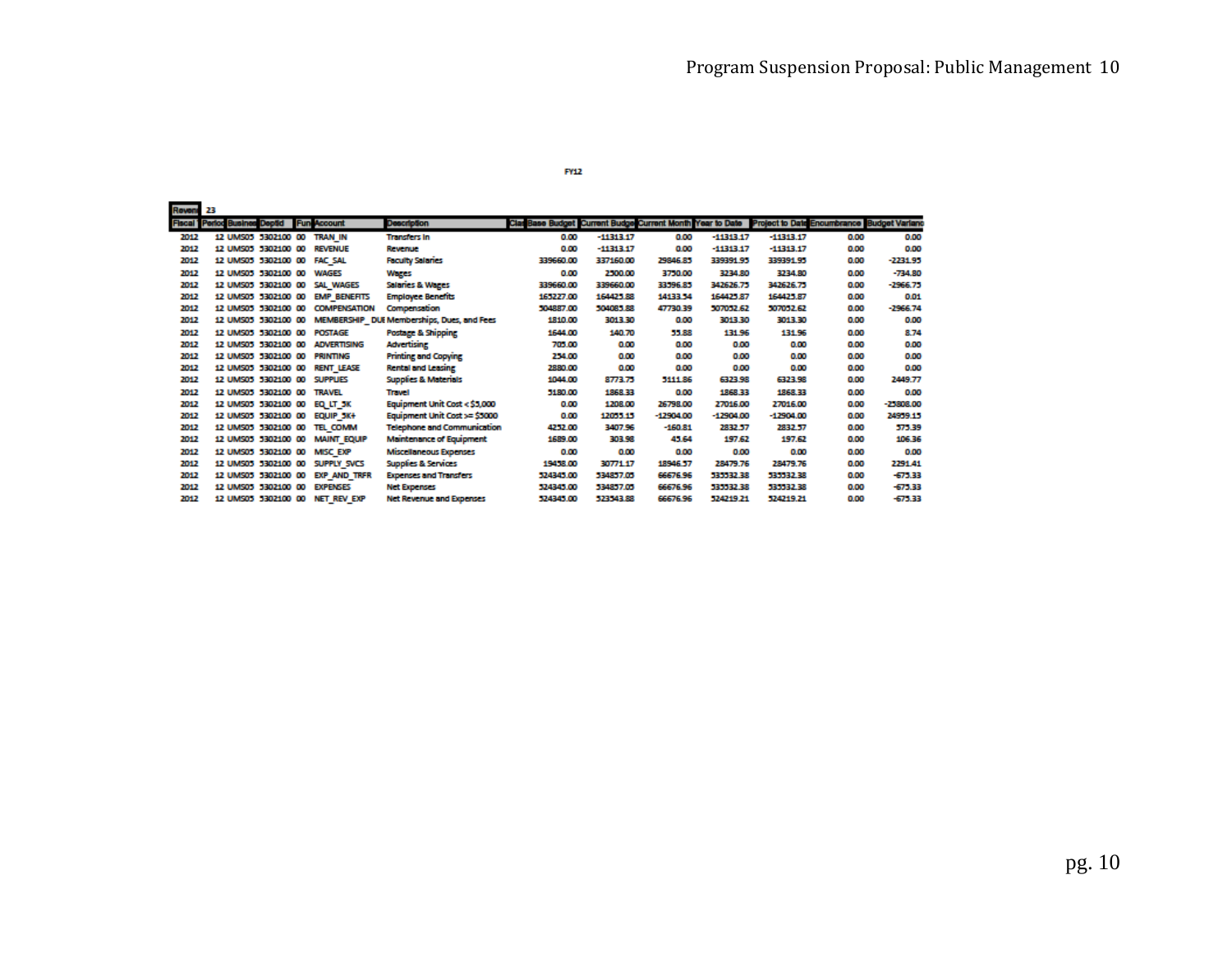|--|--|--|--|--|--|

.

| <b>Nevenu</b> 24 |                                       |         |          |       |                                           |    |           |            |                                                         |            |                                                 |      |           |
|------------------|---------------------------------------|---------|----------|-------|-------------------------------------------|----|-----------|------------|---------------------------------------------------------|------------|-------------------------------------------------|------|-----------|
|                  | <b>Fiscal Y Perio Business Deptid</b> |         |          |       | <b>Fund Account Description</b>           |    |           |            | Class Base Budge Current Bud Current Month Year to Date |            | <b>Project to Date Encumbre Budget Variance</b> |      |           |
| 2011             | <b>12 UMS05</b>                       | 5302100 | œ        | 80000 | <b>Transfers From E&amp;G</b>             |    | 0.00      | -3356.00   | 0.00                                                    | $-3556.00$ | $-3336.00$                                      | 0.00 | 0.00      |
| 2011             | <b>12 UMS05</b>                       | 5302100 | œ        | 80000 | <b>Transfers From E&amp;G</b>             | 10 | 0.00      | $-3333.09$ | 0.00                                                    | $-5533.09$ | $-3333.09$                                      | 0.00 | 0.00      |
| 2011             | <b>12 UMS05</b>                       | 5302100 | œ        | 50006 | <b>Fac Sal Stipend Chair</b>              |    | 2000.00   | 2000.00    | 166.67                                                  | 2000.04    | 2000.04                                         | 0.00 | $-0.04$   |
| 2011             | <b>12 UMS05</b>                       | 5302100 | œ        | 50007 | <b>Fac Sal Stipend Coordinator</b>        |    | 2000.00   | 2000.00    | 166.67                                                  | 1833.37    | 1833.37                                         | 0.00 | 166.63    |
| 2011             | <b>12 UMS05</b>                       | 5302100 | œ        | 50009 | <b>Fac Sal Additional Comp</b>            |    | 0.00      | 1800.00    | 0.00                                                    | 1800.00    | 1800.00                                         | 0.00 | 0.00      |
| 2011             | <b>12 UMS05</b>                       | 5302100 | œ        | 50013 | <b>Fac Sal Adjunct Fall</b>               |    | 0.00      | 14097.00   | 0.00                                                    | 14097.00   | 14097.00                                        | 0.00 | 0.00      |
| 2011             | <b>12 UMS05</b>                       | 5302100 | œ        | 50014 | <b>Fac Sal Adjunct Spring</b>             |    | 7035.00   | 5767.00    | $-625.00$                                               | 5142.00    | 5142.00                                         | 0.00 | 625.00    |
| 2011             | <b>12 UMS05</b>                       | 5302100 | $\infty$ | 50100 | <b>AFUM Faculty Salaries Base</b>         |    | 328625.00 | 328625.00  | 27384.43                                                | 328779.83  | 328779.83                                       | 0.00 | $-154.83$ |
| 2011             | <b>12 UMS05</b>                       | 5302100 | œ        | 52200 | <b>Wages COLT</b>                         |    | 33489.00  | 33489.00   | 3091.21                                                 | 33616.92   | 33616.92                                        | 0.00 | $-127.92$ |
| 2011             | <b>12 UMS05</b>                       | 5302100 | œ        | 54800 | <b>Employee Benefits Distribution</b>     |    | 190014.00 | 190073.45  | 13989.86                                                | 190073.45  | 190073.45                                       | 0.00 | 0.00      |
| 2011             | <b>12 UMS05</b>                       | 5302100 | œ        | 54810 | <b>Employee Ben Dist - Temp Empl</b>      |    | 591.00    | 1767.28    | $-52.50$                                                | 1767.28    | 1767.28                                         | 0.00 | 0.00      |
| 2011             | <b>12 UMS05</b>                       | 5302100 | œ        | 60300 | <b>Memberships Dues &amp; Fees</b>        |    | 1810.00   | 1810.00    | 0.00                                                    | 0.00       | 0.00                                            | 0.00 | 1810.00   |
| 2011             | <b>12 UMS05</b>                       | 5302100 | $\infty$ | 60400 | <b>Postage &amp; Delivery Svc</b>         |    | 1644.00   | 1644.00    | 20.19                                                   | 170.14     | 170.14                                          | 0.00 | 1473.86   |
| 2011             | <b>12 UMS05</b>                       | 5302100 | œ        | 60500 | <b>Advertising</b>                        |    | 705.00    | 705.00     | 0.00                                                    | 0.00       | 0.00                                            | 0.00 | 705.00    |
| 2011             | <b>12 UMS05</b>                       | 5302100 | $\infty$ | 60600 | <b>Printing &amp; Copying Sycs</b>        |    | 254.00    | 254.00     | 0.00                                                    | 0.00       | 0.00                                            | 0.00 | 254.00    |
| 2011             | <b>12 UMS05</b>                       | 5302100 | œ        | 60800 | <b>Rentals &amp; Leases</b>               |    | 2880.00   | 928.80     | 0.00                                                    | 0.00       | 0.00                                            | 0.00 | 928.80    |
| 2011             | <b>12 UMS05</b>                       | 5302100 | $\infty$ | 61000 | <b>Supplies and Materials</b>             |    | 1044.00   | 1028.86    | $-192.00$                                               | 753.73     | 733.73                                          | 0.00 | 275.13    |
| 2011             | <b>12 UMS05</b>                       | 5302100 | œ        | 61008 | <b>Interdepartmnt Service &amp; Sales</b> |    | 0.00      | 15.14      | 0.00                                                    | 15.14      | 15.14                                           | 0.00 | 0.00      |
| 2011             | <b>12 UMS05</b>                       | 5302100 | œ        | 61400 | In-State Travel                           |    | 0.00      | 0.00       | 0.00                                                    | 0.00       | 0.00                                            | 0.00 | 0.00      |
| 2011             | <b>12 UMS05</b>                       | 5302100 | œ        | 61400 | In-State Travel                           | 05 | 2180.00   | 877.00     | 0.00                                                    | 709.01     | 709.01                                          | 0.00 | 167.99    |
| 2011             | <b>12 UMS05</b>                       | 5302100 | œ        | 61500 | <b>Out of State Travel</b>                |    | 3000.00   | 0.00       | 0.00                                                    | 0.00       | 0.00                                            | 0.00 | 0.00      |
| 2011             | <b>12 UMS05</b>                       | 5302100 | œ        | 64000 | <b>Telephone &amp; Telecommunications</b> |    | 4252.00   | 3631.00    | 274.10                                                  | 3298.40    | 3298.40                                         | 0.00 | 332.60    |
| 2011             | <b>12 UMS05</b>                       | 5302100 | œ        | 64700 | <b>Maintenance of Equipment</b>           |    | 1689.00   | 1689.00    | 494.31                                                  | 494.51     | 494.51                                          | 0.00 | 1194.49   |
| 2011             | <b>12 UMS05</b>                       | 5302100 | œ        | 65500 | <b>Unassigned Budget</b>                  |    | 0.00      | 106.46     | 0.00                                                    | 0.00       | 0.00                                            | 0.00 | 106.46    |
|                  |                                       |         |          |       |                                           |    |           |            |                                                         |            |                                                 |      |           |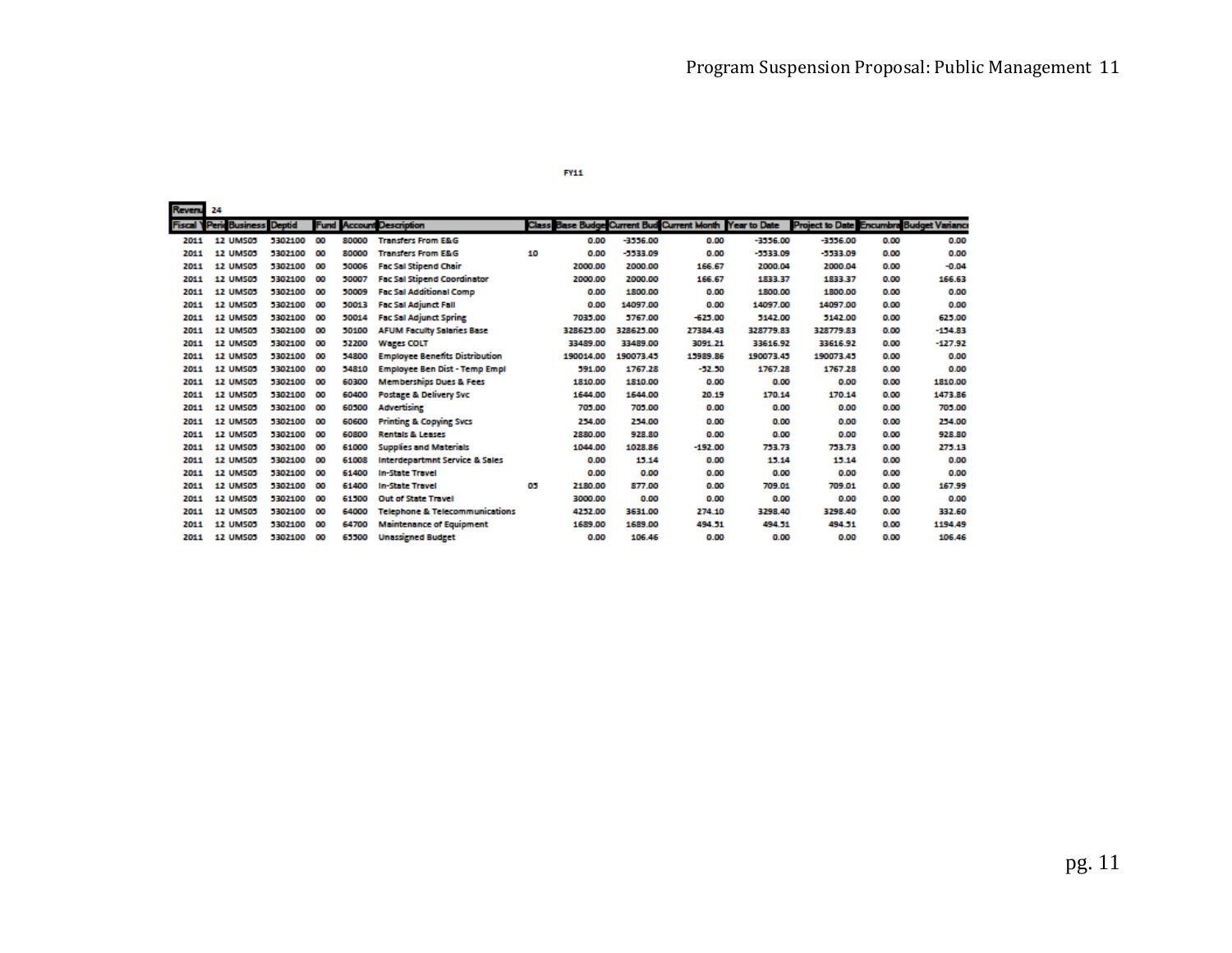| <b>Revenu</b>   | 29                  |  |       |                                                 |    |                          |                                        |            |            |                        |      |                               |
|-----------------|---------------------|--|-------|-------------------------------------------------|----|--------------------------|----------------------------------------|------------|------------|------------------------|------|-------------------------------|
| <b>Fiscal</b> Y | Period              |  |       | <b>Business Deptid Fund Account Description</b> |    | <b>Class Base Budget</b> | Current Budg Current Mont Year to Date |            |            | <b>Project to Date</b> |      | <b>Encumb Budget Variance</b> |
| 2010            | 12 UMS05 5302100 00 |  |       | 42119 Course Fees                               |    | 0.00                     | $-1000.00$                             | 0.00       | $-1000.00$ | $-1000.00$             | 0.00 | 0.00                          |
| 2010            | 12 UMS05 5302100 00 |  | 80000 | <b>Transfers From E&amp;G</b>                   |    | 0.00                     | $-9481.19$                             | $-5925.19$ | $-9481.19$ | $-9481.19$             | 0.00 | 0.00                          |
| 2010            | 12 UMS05 5302100 00 |  | 50006 | <b>Fac Sal Stipend Chair</b>                    |    | 2000.00                  | 2000.00                                | 166.67     | 2000.04    | 2000.04                | 0.00 | $-0.04$                       |
| 2010            | 12 UMS05 5302100 00 |  | 50007 | <b>Fac Sal Stipend Coordinator</b>              |    | 2000.00                  | 1001.00                                | 0.00       | 1000.02    | 1000.02                | 0.00 | 0.98                          |
| 2010            | 12 UMS05 5302100 00 |  | 50009 | <b>Fac Sal Additional Comp</b>                  |    | 0.00                     | 1800.00                                | 0.00       | 1800.00    | 1800.00                | 0.00 | 0.00                          |
| 2010            | 12 UMS05 5302100 00 |  | 50014 | <b>Fac Sal Adjunct Spring</b>                   |    | 7035.00                  | 20151.00                               | 0.00       | 20151.00   | 20151.00               | 0.00 | 0.00                          |
| 2010            | 12 UMS05 5302100 00 |  | 50100 | <b>AFUM Faculty Salaries Base</b>               |    | 328625.00                | 326717.00                              | 27384.43   | 326705.08  | 326705.08              | 0.00 | 11.92                         |
| 2010            | 12 UMS05 5302100 00 |  | 52011 | <b>Classified Overtime</b>                      |    | 0.00                     | $-807.00$                              | 0.00       | $-875.79$  | $-875.79$              | 0.00 | 68.79                         |
| 2010            | 12 UMS05 5302100 00 |  | 52200 | <b>Wages COLT</b>                               |    | 33489.00                 | 33361.00                               | 4250.41    | 33499.15   | 33499.15               | 0.00 | $-138.15$                     |
| 2010            | 12 UMS05 5302100 00 |  | 53300 | <b>Student Other</b>                            |    | 0.00                     | 0.00                                   | 0.00       | 157.95     | 157.95                 | 0.00 | $-157.95$                     |
| 2010            | 12 UMS05 5302100 00 |  | 53600 | <b>Student Graduate</b>                         |    | 0.00                     | 250.00                                 | 0.00       | 0.00       | 0.00                   | 0.00 | 250.00                        |
| 2010            | 12 UMS05 5302100 00 |  | 54800 | <b>Employee Benefits Distribution</b>           |    | 180495.00                | 179059.71                              | 15678.15   | 179059.72  | 179059.72              | 0.00 | $-0.01$                       |
| 2010            | 12 UMS05 5302100 00 |  | 54810 | <b>Employee Ben Dist - Temp Empl</b>            |    | 598.00                   | 1791.39                                | 0.00       | 1791.39    | 1791.39                | 0.00 | 0.00                          |
| 2010            | 12 UMS05 5302100 00 |  | 60300 | <b>Memberships Dues &amp; Fees</b>              |    | 1810.00                  | 1810.00                                | 1214.00    | 1214.00    | 1214.00                | 0.00 | 596.00                        |
| 2010            | 12 UMS05 5302100 00 |  | 60400 | <b>Postage &amp; Delivery Svc</b>               |    | 1644.00                  | 423.56                                 | 33.74      | 294.87     | 294.87                 | 0.00 | 128.69                        |
| 2010            | 12 UMS05 5302100 00 |  | 60500 | <b>Advertising</b>                              |    | 705.00                   | 597.58                                 | 0.00       | 500.00     | 500.00                 | 0.00 | 97.58                         |
| 2010            | 12 UMS05 5302100 00 |  | 60600 | <b>Printing &amp; Copying Svcs</b>              |    | 254.00                   | 254.00                                 | 0.00       | 134.00     | 134.00                 | 0.00 | 120.00                        |
| 2010            | 12 UMS05 5302100 00 |  | 60800 | <b>Rentals &amp; Leases</b>                     |    | 2880.00                  | 90.46                                  | 0.00       | 0.00       | 0.00                   | 0.00 | 90.46                         |
| 2010            | 12 UMS05 5302100 00 |  | 61000 | <b>Supplies and Materials</b>                   |    | 1044.00                  | 1444.19                                | 237.89     | 1444.19    | 1444.19                | 0.00 | 0.00                          |
| 2010            | 12 UMS05 5302100 00 |  | 61008 | Interdepartmnt Service & Sales                  |    | 0.00                     | 60.00                                  | 0.00       | 60.00      | 60.00                  | 0.00 | 0.00                          |
| 2010            | 12 UMS05 5302100 00 |  | 61400 | In-State Travel                                 |    | 0.00                     | 87.92                                  | 0.00       | 87.92      | 87.92                  | 0.00 | 0.00                          |
| 2010            | 12 UMS05 5302100 00 |  | 61400 | In-State Travel                                 | 05 | 2180.00                  | 2489.94                                | 0.00       | 2489.94    | 2489.94                | 0.00 | 0.00                          |
| 2010            | 12 UMS05 5302100 00 |  | 61500 | <b>Out of State Travel</b>                      |    | 3000.00                  | 0.24                                   | 0.00       | 0.00       | 0.00                   | 0.00 | 0.24                          |
| 2010            | 12 UMS05 5302100 00 |  | 62200 | Equip Replacment < \$5000                       |    | 0.00                     | 4.00                                   | 0.00       | 4.00       | 4.00                   | 0.00 | 0.00                          |
| 2010            | 12 UMS05 5302100 00 |  | 64000 | <b>Telephone &amp; Telecommunication</b>        |    | 4252.00                  | 4010.11                                | 277.73     | 3487.55    | 3487.55                | 0.00 | 522.56                        |
| 2010            | 12 UMS05 5302100 00 |  | 64700 | <b>Maintenance of Equipment</b>                 |    | 1689.00                  | 1291.89                                | 140.84     | 442.27     | 442.27                 | 0.00 | 849.62                        |
| 2010            | 12 UMS05 5302100 00 |  | 65500 | <b>Unassigned Budget</b>                        |    | 0.00                     | 3150.92                                | 0.00       | 0.00       | 0.00                   | 0.00 | 3150.92                       |
| 2010            | 12 UMS05 5302100 00 |  | 70000 | <b>Transfers To E&amp;G</b>                     |    | 0.00                     | 3039.00                                | 0.00       | 3039.00    | 3039.00                | 0.00 | 0.00                          |
| 2010            | 12 UMS05 5302100 00 |  | 70000 | <b>Transfers To E&amp;G</b>                     | 10 | 0.00                     | 0.00                                   | 0.00       | 58.52      | 58.52                  | 0.00 | $-58.52$                      |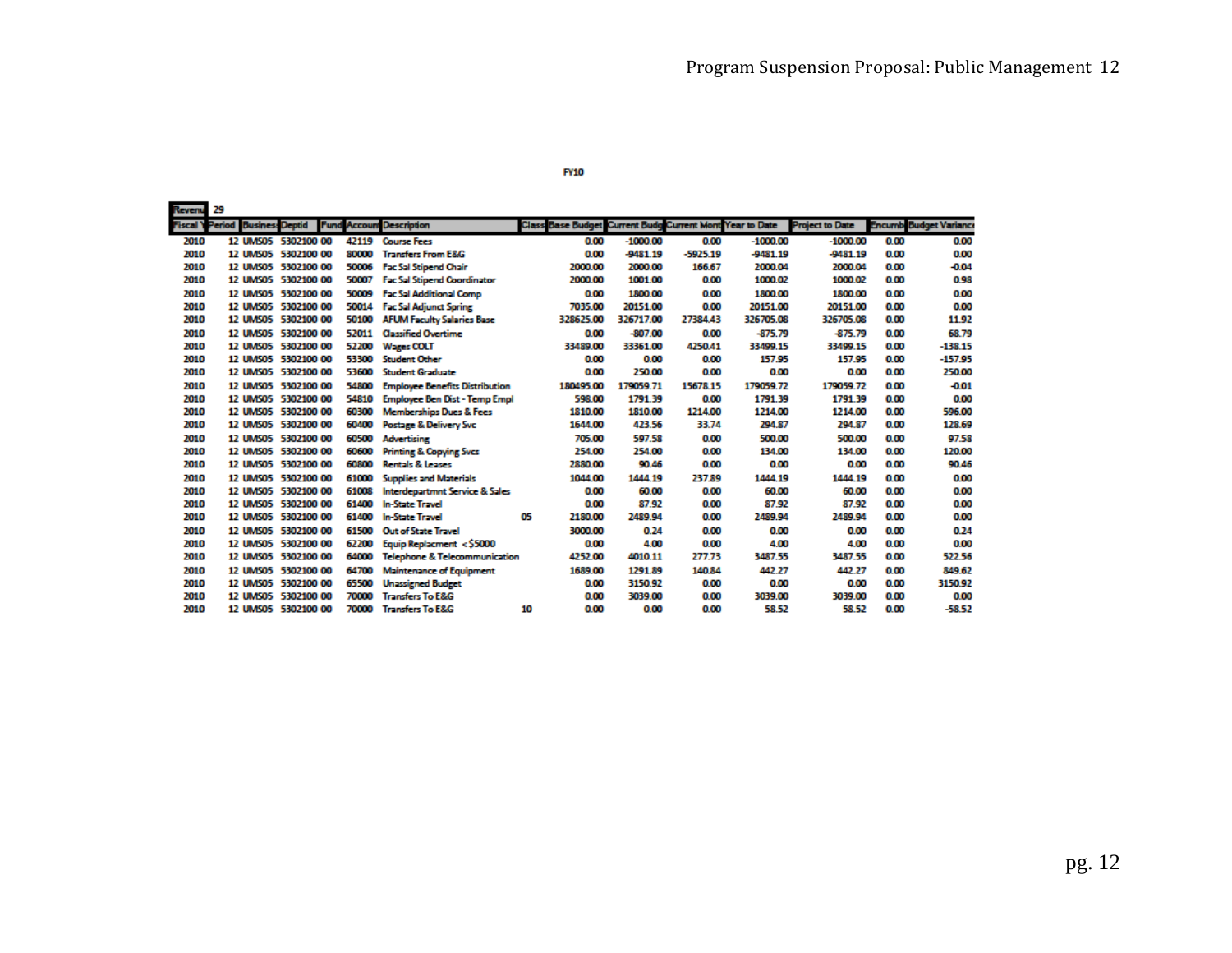$\overline{\phantom{a}}$ 

| <b>Neven 38</b> |      |                |  |                                                          |    |                  |                                                  |            |            |                        |      |                                   |
|-----------------|------|----------------|--|----------------------------------------------------------|----|------------------|--------------------------------------------------|------------|------------|------------------------|------|-----------------------------------|
| <b>FISCA</b>    | Peri | Busine: Deptid |  | <b>FurAccou Description</b>                              |    | Cla: Base Budget | <b>Current Budget Current Month Year to Date</b> |            |            | <b>Project to Date</b> |      | <b>Encumbrand Budget Variance</b> |
| 2009            |      |                |  | 12 UMS05 5302100 00 80000 Transfers From E&G             |    | 0.00             | $-6190.50$                                       | $-641.80$  | -6832.30   | $-6832.30$             | 0.00 | 641.80                            |
| 2009            |      |                |  | 12 UMS03 5302100 00 80000 Transfers From E&G             | 10 | 0.00             | $-2630.25$                                       | 0.00       | $-2630.25$ | $-2630.25$             | 0.00 | 0.00                              |
| 2009            |      |                |  | 12 UMS03 3302100 00 80300 Transfers From Auxiliary       |    | 0.00             | $-75.00$                                         | 0.00       | $-75.00$   | $-75.00$               | 0.00 | 0.00                              |
| 2009            |      |                |  | 12 UMS03 3302100 00 50006 Fac Sal Stipend Chair          |    | 2000.00          | 2000.00                                          | 166.67     | 2000.04    | 2000.04                | 0.00 | $-0.04$                           |
| 2009            |      |                |  | 12 UMS05 5302100 00 50007 Fac Sal Stipend Coordinator    |    | 2000.00          | 2000.00                                          | 166,67     | 2000.04    | 2000.04                | 0.00 | $-0.04$                           |
| 2009            |      |                |  | 12 UMS05 5302100 00 50009 Fac Sal Additional Comp        |    | 0.00             | 4241.85                                          | 0.00       | 4242.85    | 4242.85                | 0.00 | $-1.00$                           |
| 2009            |      |                |  | 12 UMS03 3302100 00 50013 Fac Sal Adjunct Fall           |    | 7500.00          | 11526.00                                         | 0.00       | 11526.00   | 11526.00               | 0.00 | 0.00                              |
| 2009            |      |                |  | 12 UMS03 3302100 00 50014 Fac Sal Adjunct Spring         |    | 7500.00          | 14481.00                                         | 0.00       | 14481.00   | 14481.00               | 0.00 | 0.00                              |
| 2009            |      |                |  | 12 UMS05 5302100 00 50100 AFUM Faculty Salaries Base     |    | 317176.00        | 312902.00                                        | 26430.39   | 312889.50  | 312889.50              | 0.00 | 12.50                             |
| 2009            |      |                |  | 12 UMS05 5302100 00 51000 Non-Faculty Salaries           | 13 | 0.00             | 0.00                                             | 0.00       | 0.00       | 0.00                   | 0.00 | 0.00                              |
| 2009            |      |                |  | 12 UMS05 5302100 00 52011 Classified Overtime            |    | 0.00             | 1278.18                                          | 875.79     | 2142.14    | 2142.14                | 0.00 | $-863.96$                         |
| 2009            |      |                |  | 12 UMS05 5302100 00 52200 Wages COLT                     |    | 32823.00         | 32823.00                                         | 4039.70    | 32948.75   | 32948.75               | 0.00 | $-125.75$                         |
| 2009            |      |                |  | 12 UMS05 5302100 00 53012 FWS On-Campus 75/25%           |    | 0.00             | 0.00                                             | 0.00       | 0.00       | 0.00                   | 0.00 | 0.00                              |
| 2009            |      |                |  | 12 UMS05 5302100 00 53032 FWS On-Campus Comm Svc 75/25%  |    | 0.00             | 0.00                                             | 0.00       | 0.00       | 0.00                   | 0.00 | 0.00                              |
| 2009            |      |                |  | 12 UMS05 5302100 00 53300 Student Other                  |    | 0.00             | 0.00                                             | 0.00       | 147.88     | 147.88                 | 0.00 | $-147.88$                         |
| 2009            |      |                |  | 12 UMS03 3302100 00 54800 Employee Benefits Distribution |    | 169211.00        | 167222.72                                        | 14724.04   | 167222.72  | 167222.72              | 0.00 | 0.00                              |
| 2009            |      |                |  | 12 UMS05 5302100 00 54810 Employee Ben Dist - Temp Empl  |    | 1246.00          | 2688.34                                          | 72.69      | 2688.54    | 2688.54                | 0.00 | 0.00                              |
| 2009            |      |                |  | 12 UMS05 5302100 00 60006 Non-Employee Travel            |    | 0.00             | $-482.00$                                        | $-483.41$  | 0.00       | 0.00                   | 0.00 | $-482.00$                         |
| 2009            |      |                |  | 12 UMS05 5302100 00 60300 Memberships Dues & Fees        |    | 1810.00          | 1810.00                                          | -3950.00   | 1386.00    | 1386.00                | 0.00 | 424.00                            |
| 2009            |      |                |  | 12 UMS03 3302100 00 60302 Conference & Registration Fees |    | 0.00             | -600.00                                          | -600.00    | 0.00       | 0.00                   | 0.00 | -600.00                           |
| 2009            |      |                |  | 12 UMS05 5302100 00 60400 Postage & Delivery Svc         |    | 1644.00          | 805.00                                           | 13.05      | 733.63     | 733.63                 | 0.00 | 69.37                             |
| 2009            |      |                |  | 12 UMS03 3302100 00 60400 Postage & Delivery Svc         | 01 | 0.00             | 0.00                                             | 0.00       | 10.94      | 10.94                  | 0.00 | $-10.94$                          |
| 2009            |      |                |  | 12 UMS05 5302100 00 60500 Advertising                    |    | 705.00           | 0.00                                             | 0.00       | 0.00       | 0.00                   | 0.00 | 0.00                              |
| 2009            |      |                |  | 12 UMS05 5302100 00 60600 Printing & Copying Svcs        |    | 234.00           | 254.00                                           | 0.00       | 323.95     | 323.95                 | 0.00 | $-71.95$                          |
| 2009            |      |                |  | 12 UMS03 5302100 00 60800 Rentals & Leases               |    | 2880.00          | 0.00                                             | $-450.00$  | 0.00       | 0.00                   | 0.00 | 0.00                              |
| 2009            |      |                |  | 12 UMS03 3302100 00 61000 Supplies and Materials         |    | 1044.00          | 471.85                                           | -904.56    | 309.12     | 309.12                 | 0.00 | 162.73                            |
| 2009            |      |                |  | 12 UMS03 3302100 00 61008 Interdepartmnt Service & Sales |    | 0.00             | 0.00                                             | 0.00       | 322.23     | 322.23                 | 0.00 | $-322.23$                         |
| 2009            |      |                |  | 12 UMS03 3302100 00 61029 Refreshments                   |    | 0.00             | 0.00                                             | 0.00       | 17.19      | 17.19                  | 0.00 | $-17.19$                          |
| 2009            |      |                |  | 12 UMS03 3302100 00 61400 in-State Travel                |    | 0.00             | 0.00                                             | $-1540.26$ | 18.25      | 18.25                  | 0.00 | $-18.25$                          |
| 2009            |      |                |  | 12 UMS03 3302100 00 61400 in-State Travel                | 05 | 2180.00          | 755.30                                           | $-1569.99$ | 809.30     | 809.30                 | 0.00 | $-34.00$                          |
| 2009            |      |                |  | 12 UMS05 5302100 00 61405 In-State Meals                 |    | 0.00             | 0.00                                             | $-197.55$  | 0.00       | 0.00                   | 0.00 | 0.00                              |
| 2009            |      |                |  | 12 UMS05 5302100 00 61500 Out of State Travel            |    | 3000.00          | 240.00                                           | 0.00       | 240.00     | 240.00                 | 0.00 | 0.00                              |
| 2009            |      |                |  | 12 UMS05 5302100 00 62200 Equip Replacment < \$5000      |    | 0.00             | 0.00                                             | 159.00     | 254.00     | 254.00                 | 0.00 | $-254.00$                         |
| 2009            |      |                |  | 12 UMS05 5302100 00 64000 Telephone & Telecommunications |    | 4252.00          | 3752.00                                          | 313.78     | 3672.32    | 3672.32                | 0.00 | 79.68                             |
| 2009            |      |                |  | 12 UMS05 5302100 00 64700 Maintenance of Equipment       |    | 1689.00          | 1689.00                                          | 170.34     | 912.26     | 912.26                 | 0.00 | 776.74                            |
| 2009            |      |                |  | 12 UMS05 5302100 00 64800 Maintenance of Facilities      |    | 0.00             | 0.00                                             | 0.00       | 51.00      | 51.00                  | 0.00 | $-31.00$                          |
| 2009            |      |                |  | 12 UMS05 5302100 00 65500 Unassigned Budget              |    | 0.00             | 794.89                                           | 0.00       | 0.00       | 0.00                   | 0.00 | 794.89                            |
| 2009            |      |                |  | 12 UMS03 3302100 00 70000 Transfers To E&G               |    | 0.00             | 1699.00                                          | 0.00       | 1699.00    | 1699.00                | 0.00 | 0.00                              |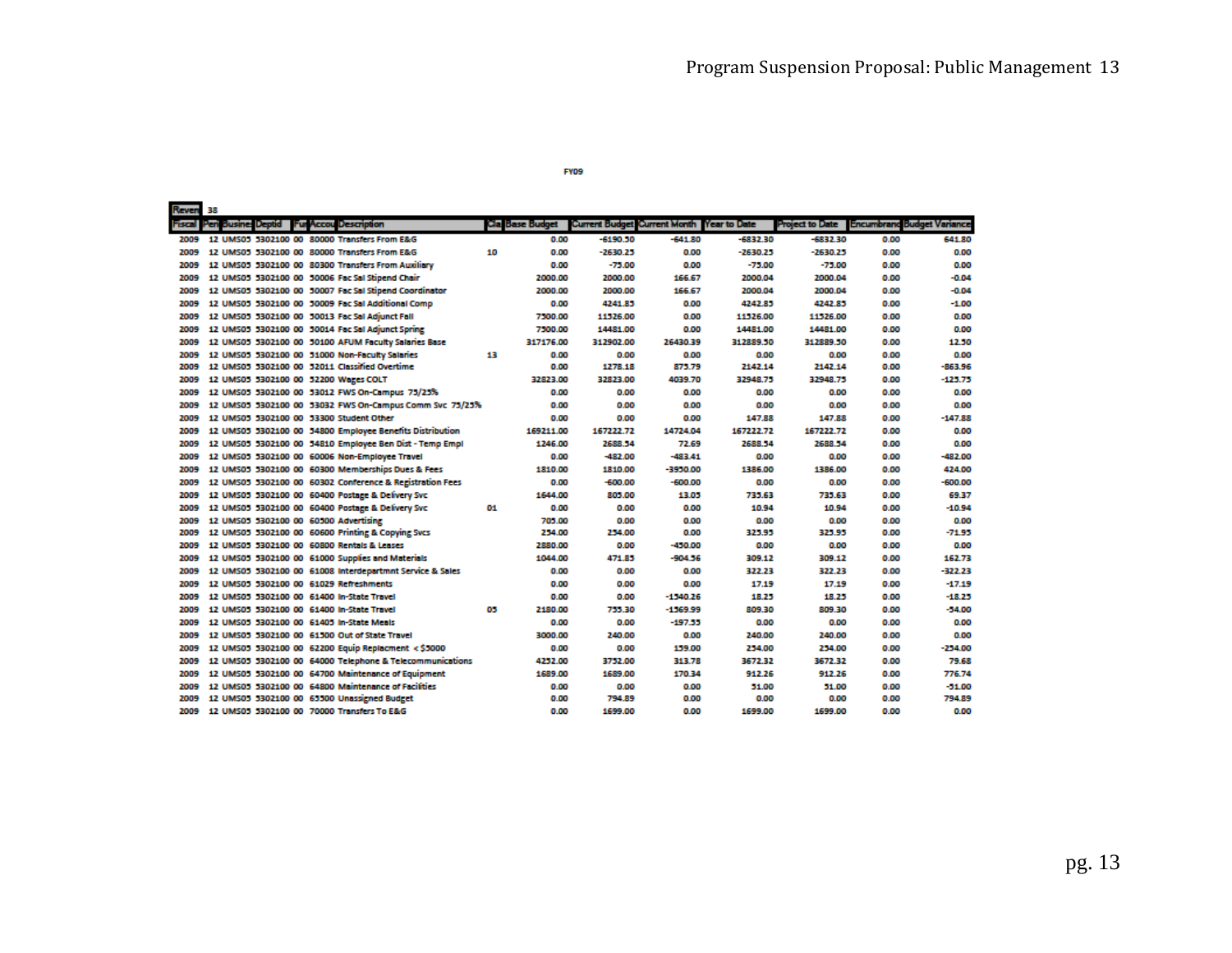### **Appendix E. A plan for the retrenchment or reassignment of faculty.**

The Department of Public Administration has four full time faculty members. Associate Professor Carolyn Ball was transferred to the Muskie School of Public Service at the University of Southern Maine as a tenured faculty member as of September 2011. Associate Professor Edward Laverty is on sabbatical for Spring and Fall 2013 and will retire in December 2013. Professor Kenneth Nichols retired in June 2012. Professor Thomas Taylor is on sabbatical for Spring 2013 and will retire as of August 2013.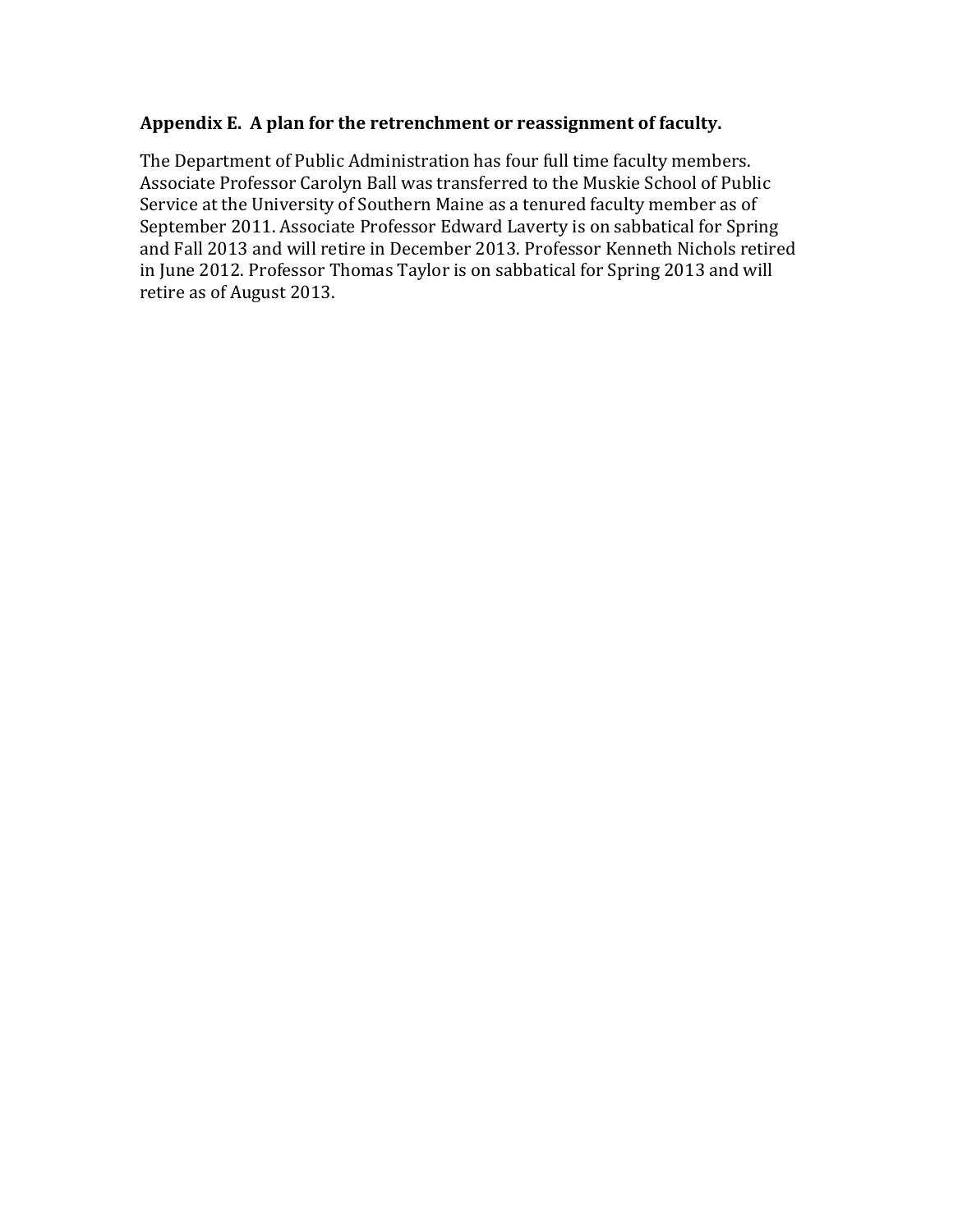### **Appendix F. The impact of the program elimination on students.**

Following the suspension of the program in 2010-11, no new students were admitted. Courses were scheduled in the following years to allow all students then in the program to complete it. These students received advising to guide them through the program as it was being wound down.

There are two students still in the program currently, and both have completed the PAA coursework required for graduation. One of them is on track to graduate in May 2013.